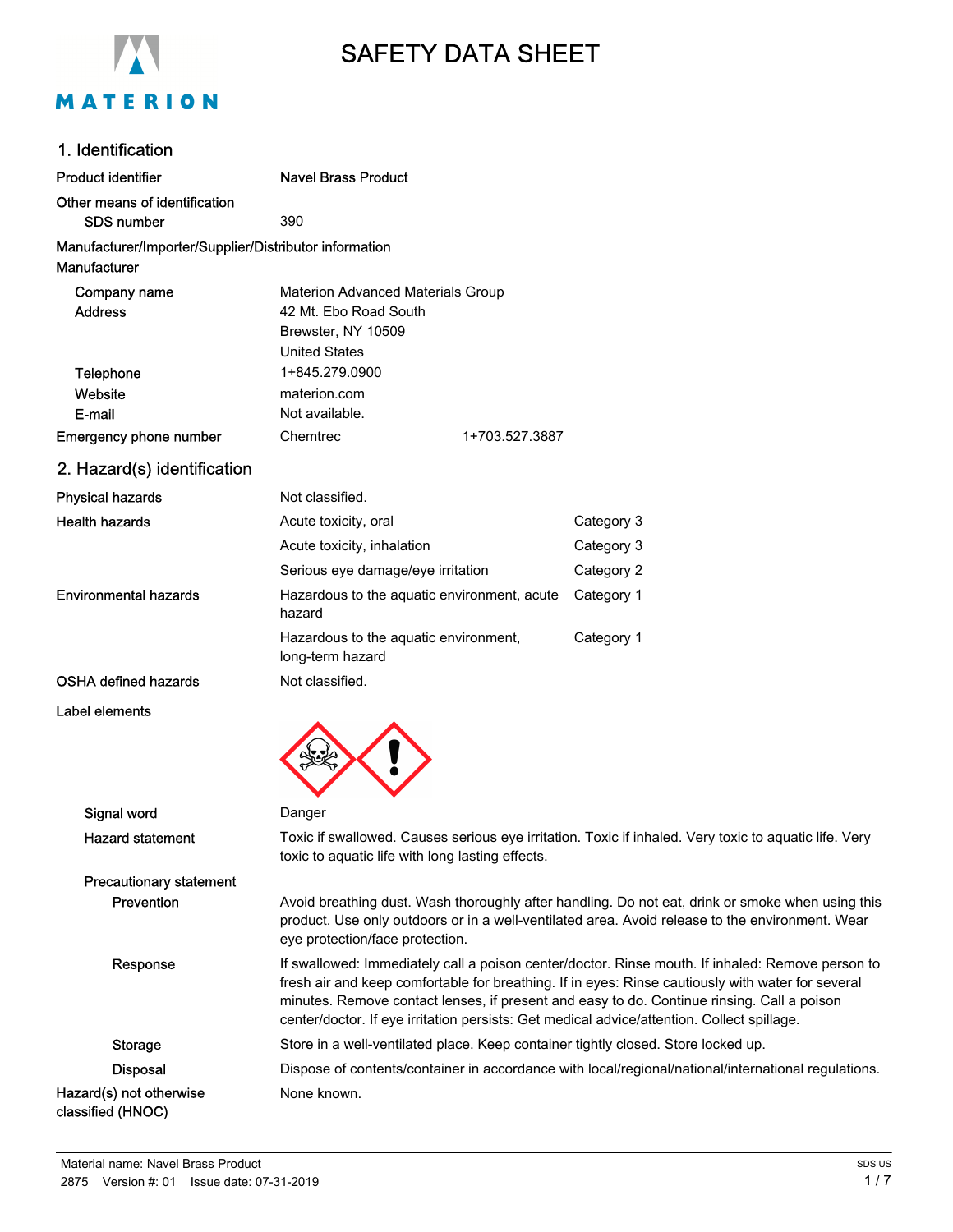Supplemental information 85% of the mixture consists of component(s) of unknown acute oral toxicity. 100% of the mixture consists of component(s) of unknown acute dermal toxicity. 25% of the mixture consists of component(s) of unknown acute hazards to the aquatic environment. 25% of the mixture consists of component(s) of unknown long-term hazards to the aquatic environment.

### 3. Composition/information on ingredients

Mixtures

| Chemical name | Common name and synonyms | <b>CAS number</b> | ℅         |
|---------------|--------------------------|-------------------|-----------|
| Copper        |                          | 7440-50-8         | 55 - 70   |
| Zinc          |                          | 7440-66-6         | $30 - 60$ |
| Tin           |                          | 7440-31-5         | $10 - 25$ |

## 4. First-aid measures

| Inhalation                                                                   | Remove victim to fresh air and keep at rest in a position comfortable for breathing. Oxygen or<br>artificial respiration if needed. Do not use mouth-to-mouth method if victim inhaled the substance.<br>Induce artificial respiration with the aid of a pocket mask equipped with a one-way valve or other<br>proper respiratory medical device. Call a poison center or doctor/physician.                                                      |
|------------------------------------------------------------------------------|--------------------------------------------------------------------------------------------------------------------------------------------------------------------------------------------------------------------------------------------------------------------------------------------------------------------------------------------------------------------------------------------------------------------------------------------------|
| <b>Skin contact</b>                                                          | Wash off with soap and water. Get medical attention if irritation develops and persists.                                                                                                                                                                                                                                                                                                                                                         |
| Eye contact                                                                  | Do not rub eyes. Immediately flush eyes with plenty of water for at least 15 minutes. Remove<br>contact lenses, if present and easy to do. Continue rinsing. Get medical attention if irritation<br>develops and persists.                                                                                                                                                                                                                       |
| Ingestion                                                                    | Call a physician or poison control center immediately. Rinse mouth. Do not induce vomiting without<br>advice from poison control center. If vomiting occurs, keep head low so that stomach content<br>doesn't get into the lungs. Do not use mouth-to-mouth method if victim ingested the substance.<br>Induce artificial respiration with the aid of a pocket mask equipped with a one-way valve or other<br>proper respiratory medical device. |
| Most important<br>symptoms/effects, acute and<br>delayed                     | Nausea, vomiting. Diarrhea. Severe eye irritation. Symptoms may include stinging, tearing,<br>redness, swelling, and blurred vision.                                                                                                                                                                                                                                                                                                             |
| Indication of immediate medical<br>attention and special treatment<br>needed | Provide general supportive measures and treat symptomatically. Keep victim warm. Keep victim<br>under observation. Symptoms may be delayed.                                                                                                                                                                                                                                                                                                      |
| <b>General information</b>                                                   | Ensure that medical personnel are aware of the material(s) involved, and take precautions to<br>protect themselves. Show this safety data sheet to the doctor in attendance.                                                                                                                                                                                                                                                                     |
| 5. Fire-fighting measures                                                    |                                                                                                                                                                                                                                                                                                                                                                                                                                                  |
| Suitable extinguishing media                                                 | Powder. Dry sand.                                                                                                                                                                                                                                                                                                                                                                                                                                |
| Unsuitable extinguishing media                                               | Water. Do not use water jet as an extinguisher, as this will spread the fire.                                                                                                                                                                                                                                                                                                                                                                    |
| Specific hazards arising from<br>the chemical                                | During fire, gases hazardous to health may be formed.                                                                                                                                                                                                                                                                                                                                                                                            |
| Special protective equipment<br>and precautions for firefighters             | Self-contained breathing apparatus and full protective clothing must be worn in case of fire.                                                                                                                                                                                                                                                                                                                                                    |
| <b>Fire fighting</b><br>equipment/instructions                               | Move containers from fire area if you can do so without risk.                                                                                                                                                                                                                                                                                                                                                                                    |
| Specific methods                                                             | Use standard firefighting procedures and consider the hazards of other involved materials.                                                                                                                                                                                                                                                                                                                                                       |
| General fire hazards                                                         | No unusual fire or explosion hazards noted.                                                                                                                                                                                                                                                                                                                                                                                                      |
|                                                                              |                                                                                                                                                                                                                                                                                                                                                                                                                                                  |

#### 6. Accidental release measures

#### Personal precautions, protective equipment and emergency procedures

Keep unnecessary personnel away. Keep people away from and upwind of spill/leak. Wear appropriate protective equipment and clothing during clean-up. Avoid inhalation of dust. Do not touch damaged containers or spilled material unless wearing appropriate protective clothing. Ensure adequate ventilation. Local authorities should be advised if significant spillages cannot be contained. For personal protection, see section 8 of the SDS.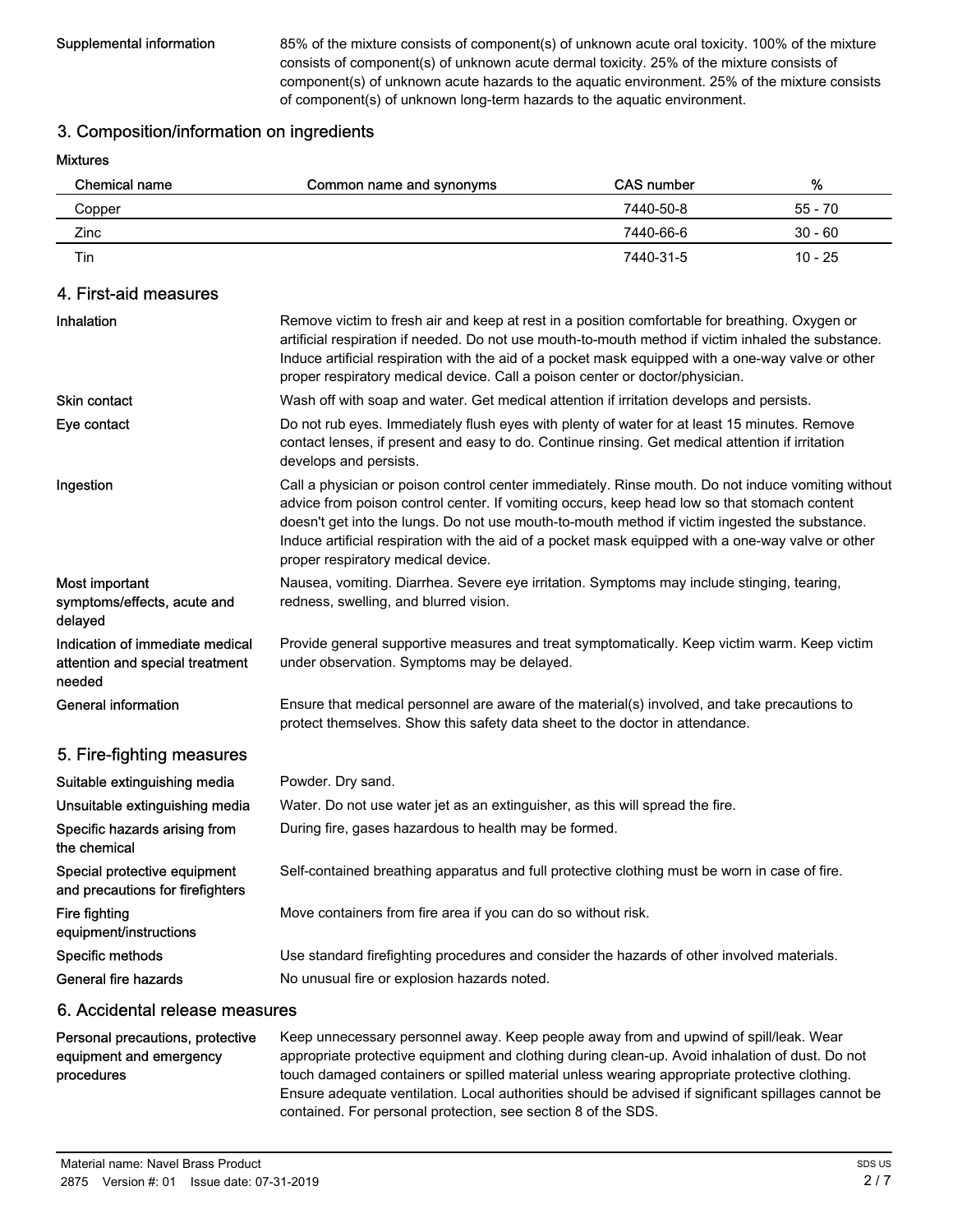| Methods and materials for<br>containment and cleaning up        | Avoid dispersal of dust in the air (i.e., clearing dust surfaces with compressed air). Prevent entry<br>into waterways, sewer, basements or confined areas. Stop the flow of material, if this is without<br>risk.                                                                                                                                                                                                  |  |  |
|-----------------------------------------------------------------|---------------------------------------------------------------------------------------------------------------------------------------------------------------------------------------------------------------------------------------------------------------------------------------------------------------------------------------------------------------------------------------------------------------------|--|--|
|                                                                 | Large Spills: Wet down with water and dike for later disposal. Absorb in vermiculite, dry sand or<br>earth and place into containers. Shovel the material into waste container. Following product<br>recovery, flush area with water.                                                                                                                                                                               |  |  |
|                                                                 | Small Spills: Sweep up or vacuum up spillage and collect in suitable container for disposal. Wipe<br>up with absorbent material (e.g. cloth, fleece). Clean surface thoroughly to remove residual<br>contamination.                                                                                                                                                                                                 |  |  |
|                                                                 | Never return spills to original containers for re-use. For waste disposal, see section 13 of the SDS.                                                                                                                                                                                                                                                                                                               |  |  |
| <b>Environmental precautions</b>                                | Avoid release to the environment. Inform appropriate managerial or supervisory personnel of all<br>environmental releases. Prevent further leakage or spillage if safe to do so. Avoid discharge into<br>drains, water courses or onto the ground.                                                                                                                                                                  |  |  |
| 7. Handling and storage                                         |                                                                                                                                                                                                                                                                                                                                                                                                                     |  |  |
| Precautions for safe handling                                   | Minimize dust generation and accumulation. Do not taste or swallow. Avoid breathing dust. Avoid<br>contact with eyes. Avoid prolonged exposure. When using, do not eat, drink or smoke. Use only<br>outdoors or in a well-ventilated area. Wear appropriate personal protective equipment. Wash<br>hands thoroughly after handling. Avoid release to the environment. Observe good industrial<br>hygiene practices. |  |  |
| Conditions for safe storage,<br>including any incompatibilities | Store locked up. Store in tightly closed container. Store in a well-ventilated place. Store away from<br>incompatible materials (see Section 10 of the SDS).                                                                                                                                                                                                                                                        |  |  |

# 8. Exposure controls/personal protection

#### Occupational exposure limits

The following constituents are the only constituents of the product which have a PEL, TLV or other recommended exposure limit. At this time, the other constituents have no known exposure limits.

| Components                                                                       | <b>Type</b> | Value          | Form           |
|----------------------------------------------------------------------------------|-------------|----------------|----------------|
| Copper (CAS 7440-50-8)                                                           | PEL         | 1 mg/m $3$     | Dust and mist. |
|                                                                                  |             | $0.1$ mg/m $3$ | Fume.          |
| Tin (CAS 7440-31-5)                                                              | PEL         | $2$ mg/m $3$   |                |
| <b>US. ACGIH Threshold Limit Values</b>                                          |             |                |                |
| Components                                                                       | <b>Type</b> | Value          | Form           |
| Copper (CAS 7440-50-8)                                                           | <b>TWA</b>  | 1 mg/m $3$     | Dust and mist. |
|                                                                                  |             | $0.2$ mg/m $3$ | Fume.          |
| Tin (CAS 7440-31-5)                                                              | <b>TWA</b>  | $2$ mg/m $3$   |                |
| US. NIOSH: Pocket Guide to Chemical Hazards                                      |             |                |                |
| Components                                                                       | Type        | Value          | Form           |
| Copper (CAS 7440-50-8)                                                           | <b>TWA</b>  | 1 mg/m $3$     | Dust and mist. |
|                                                                                  |             | $0.1$ mg/m $3$ | Fume.          |
| Tin (CAS 7440-31-5)                                                              | <b>TWA</b>  | $2$ mg/m $3$   |                |
| US. California Code of Regulations, Title 8, Section 5155. Airborne Contaminants |             |                |                |
| Components                                                                       | Type        | Value          | Form           |
| Copper (CAS 7440-50-8)                                                           | PEL         | 1 $mg/m3$      | Dust and mist. |
|                                                                                  |             | $0.1$ mg/m $3$ | Fume.          |

#### US. OSHA Table Z-1 Limits for Air Contaminants (29 CFR 1910.1000)

Biological limit values No biological exposure limits noted for the ingredient(s).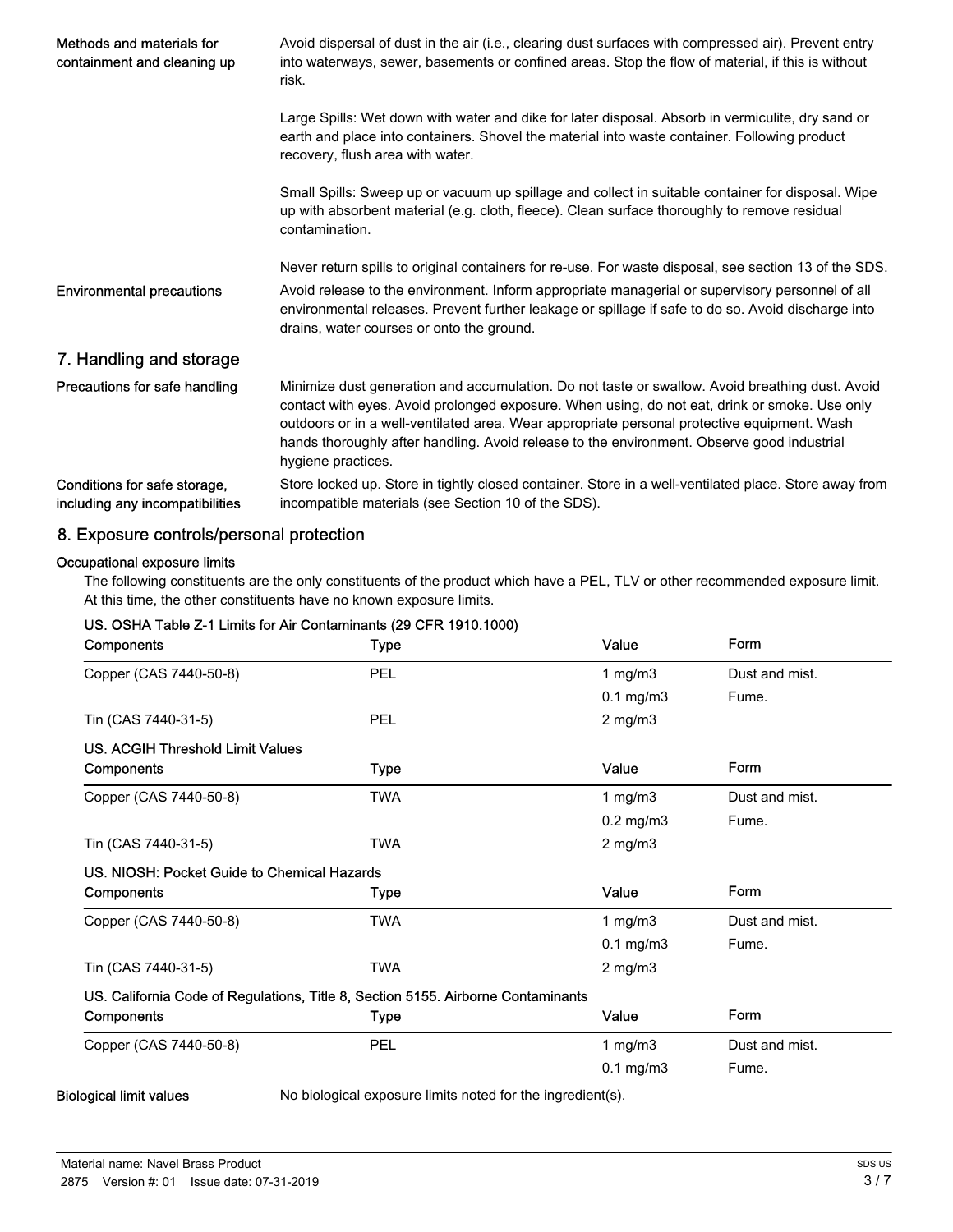| Appropriate engineering controls | Good general ventilation should be used. Ventilation rates should be matched to conditions. If  |
|----------------------------------|-------------------------------------------------------------------------------------------------|
|                                  | applicable, use process enclosures, local exhaust ventilation, or other engineering controls to |
|                                  | maintain airborne levels below recommended exposure limits. If exposure limits have not been    |
|                                  | established, maintain airborne levels to an acceptable level. Provide eyewash station.          |
|                                  |                                                                                                 |

#### Individual protection measures, such as personal protective equipment

| Eye/face protection                | Wear safety glasses with side shields (or goggles).                                                                                                                                                                                                        |
|------------------------------------|------------------------------------------------------------------------------------------------------------------------------------------------------------------------------------------------------------------------------------------------------------|
| Skin protection<br>Hand protection | Wear appropriate chemical resistant gloves.                                                                                                                                                                                                                |
| Other                              | Wear appropriate chemical resistant clothing. Use of an impervious apron is recommended.                                                                                                                                                                   |
| Respiratory protection             | In case of insufficient ventilation, wear suitable respiratory equipment. Dust & vapor respirator.                                                                                                                                                         |
| <b>Thermal hazards</b>             | Wear appropriate thermal protective clothing, when necessary.                                                                                                                                                                                              |
| General hygiene considerations     | Keep away from food and drink. Always observe good personal hygiene measures, such as<br>washing after handling the material and before eating, drinking, and/or smoking. Routinely wash<br>work clothing and protective equipment to remove contaminants. |

# 9. Physical and chemical properties

| Appearance                                        |                                |
|---------------------------------------------------|--------------------------------|
| <b>Physical state</b>                             | Solid.                         |
| Form                                              | Solid.                         |
| Color                                             | Not available.                 |
| Odor                                              | Not available.                 |
| <b>Odor threshold</b>                             | Not available.                 |
| pH                                                | Not available.                 |
| Melting point/freezing point                      | 449.42 °F (231.9 °C) estimated |
| Initial boiling point and boiling<br>range        | 1664.6 °F (907 °C) estimated   |
| Flash point                                       | Not available.                 |
| <b>Evaporation rate</b>                           | Not available.                 |
| Flammability (solid, gas)                         | Not available.                 |
| Upper/lower flammability or explosive limits      |                                |
| <b>Flammability limit - lower</b><br>(%)          | Not available.                 |
| Flammability limit - upper<br>(%)                 | Not available.                 |
| Explosive limit - lower (%)                       | Not available.                 |
| Explosive limit - upper (%)                       | Not available.                 |
| Vapor pressure                                    | 0.00001 hPa estimated          |
| Vapor density                                     | Not available.                 |
| <b>Relative density</b>                           | Not available.                 |
| Solubility(ies)                                   |                                |
| Solubility (water)                                | Not available.                 |
| <b>Partition coefficient</b><br>(n-octanol/water) | Not available.                 |
| Auto-ignition temperature                         | 1166 °F (630 °C) estimated     |
| Decomposition temperature                         | Not available.                 |
| <b>Viscosity</b>                                  | Not available.                 |
| Other information<br>Density                      | 7.97 g/cm3 estimated           |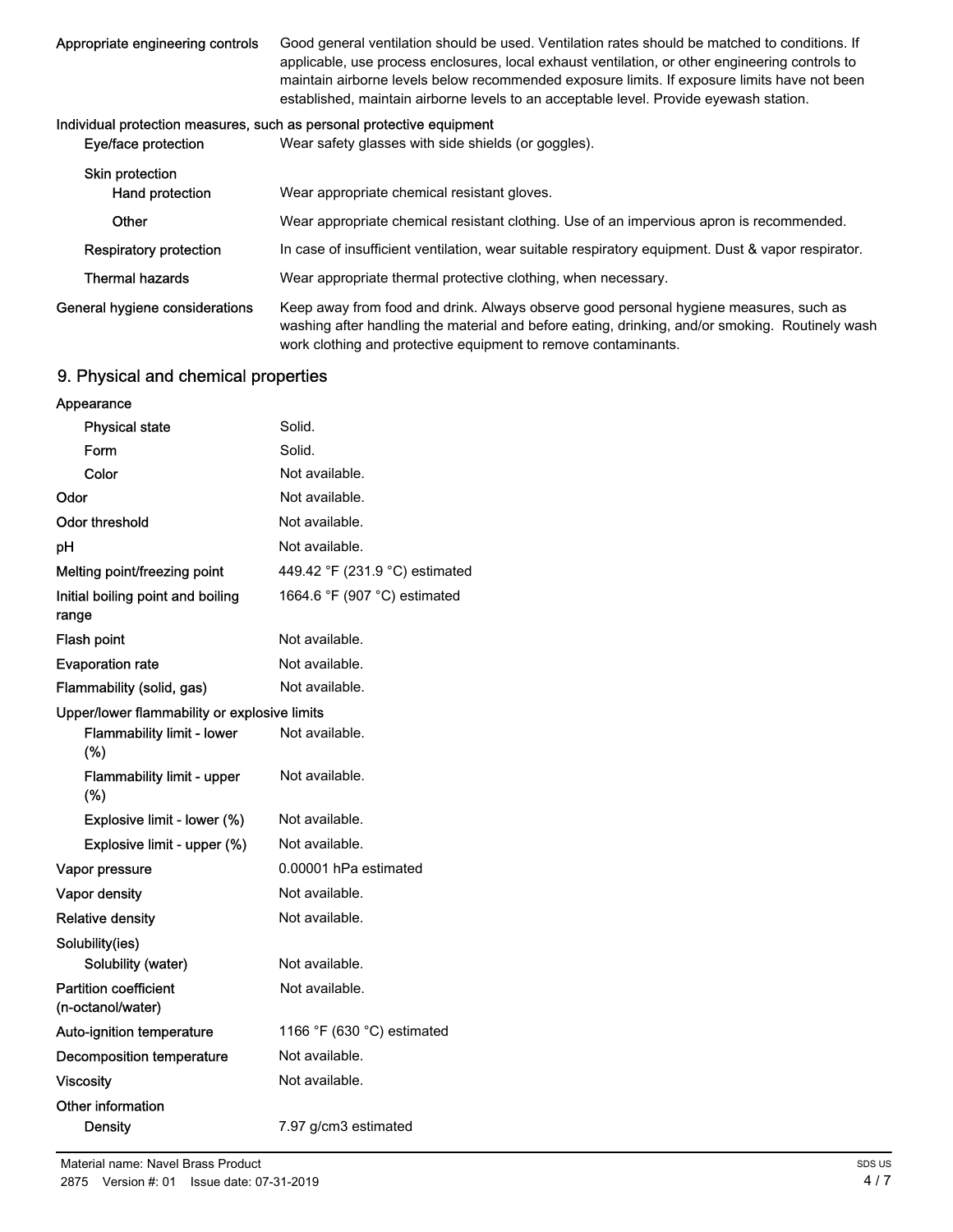| <b>Explosive properties</b>                                                             | Not explosive.                                                                                                                       |
|-----------------------------------------------------------------------------------------|--------------------------------------------------------------------------------------------------------------------------------------|
| <b>Oxidizing properties</b>                                                             | Not oxidizing.                                                                                                                       |
| Specific gravity                                                                        | 7.97 estimated                                                                                                                       |
| 10. Stability and reactivity                                                            |                                                                                                                                      |
| <b>Reactivity</b>                                                                       | The product is stable and non-reactive under normal conditions of use, storage and transport.                                        |
| <b>Chemical stability</b>                                                               | Material is stable under normal conditions.                                                                                          |
| Possibility of hazardous<br>reactions                                                   | Hazardous polymerization does not occur.                                                                                             |
| <b>Conditions to avoid</b>                                                              | Keep away from heat, hot surfaces, sparks, open flames and other ignition sources. Contact with<br>incompatible materials.           |
| Incompatible materials                                                                  | Acids. Chlorine.                                                                                                                     |
| Hazardous decomposition<br>products                                                     | No hazardous decomposition products are known.                                                                                       |
| 11. Toxicological information                                                           |                                                                                                                                      |
| Information on likely routes of exposure                                                |                                                                                                                                      |
| Inhalation                                                                              | Toxic if inhaled.                                                                                                                    |
| <b>Skin contact</b>                                                                     | No adverse effects due to skin contact are expected.                                                                                 |
| Eye contact                                                                             | Causes serious eye irritation.                                                                                                       |
| Ingestion                                                                               | Toxic if swallowed.                                                                                                                  |
| Symptoms related to the<br>physical, chemical and<br>toxicological characteristics      | Nausea, vomiting. Diarrhea. Severe eye irritation. Symptoms may include stinging, tearing,<br>redness, swelling, and blurred vision. |
| Information on toxicological effects                                                    |                                                                                                                                      |
| <b>Acute toxicity</b>                                                                   | Toxic if inhaled. Toxic if swallowed.                                                                                                |
| Skin corrosion/irritation                                                               | Prolonged skin contact may cause temporary irritation.                                                                               |
| Serious eye damage/eye<br><b>irritation</b>                                             | Causes serious eye irritation.                                                                                                       |
| Respiratory or skin sensitization                                                       |                                                                                                                                      |
| Respiratory sensitization                                                               | Not a respiratory sensitizer.                                                                                                        |
| <b>Skin sensitization</b>                                                               | This product is not expected to cause skin sensitization.                                                                            |
| Germ cell mutagenicity                                                                  | No data available to indicate product or any components present at greater than 0.1% are<br>mutagenic or genotoxic.                  |
| Carcinogenicity                                                                         | Not classifiable as to carcinogenicity to humans.                                                                                    |
| IARC Monographs. Overall Evaluation of Carcinogenicity<br>Not listed.<br>Not regulated. | OSHA Specifically Regulated Substances (29 CFR 1910.1001-1052)<br>US. National Toxicology Program (NTP) Report on Carcinogens        |
| Not listed.                                                                             |                                                                                                                                      |
| Reproductive toxicity                                                                   | This product is not expected to cause reproductive or developmental effects.                                                         |
| Specific target organ toxicity -<br>single exposure                                     | Not classified.                                                                                                                      |
| Specific target organ toxicity -<br>repeated exposure                                   | Not classified.                                                                                                                      |
| <b>Aspiration hazard</b>                                                                | Not an aspiration hazard.                                                                                                            |
| <b>Chronic effects</b>                                                                  | Prolonged inhalation may be harmful.                                                                                                 |
|                                                                                         |                                                                                                                                      |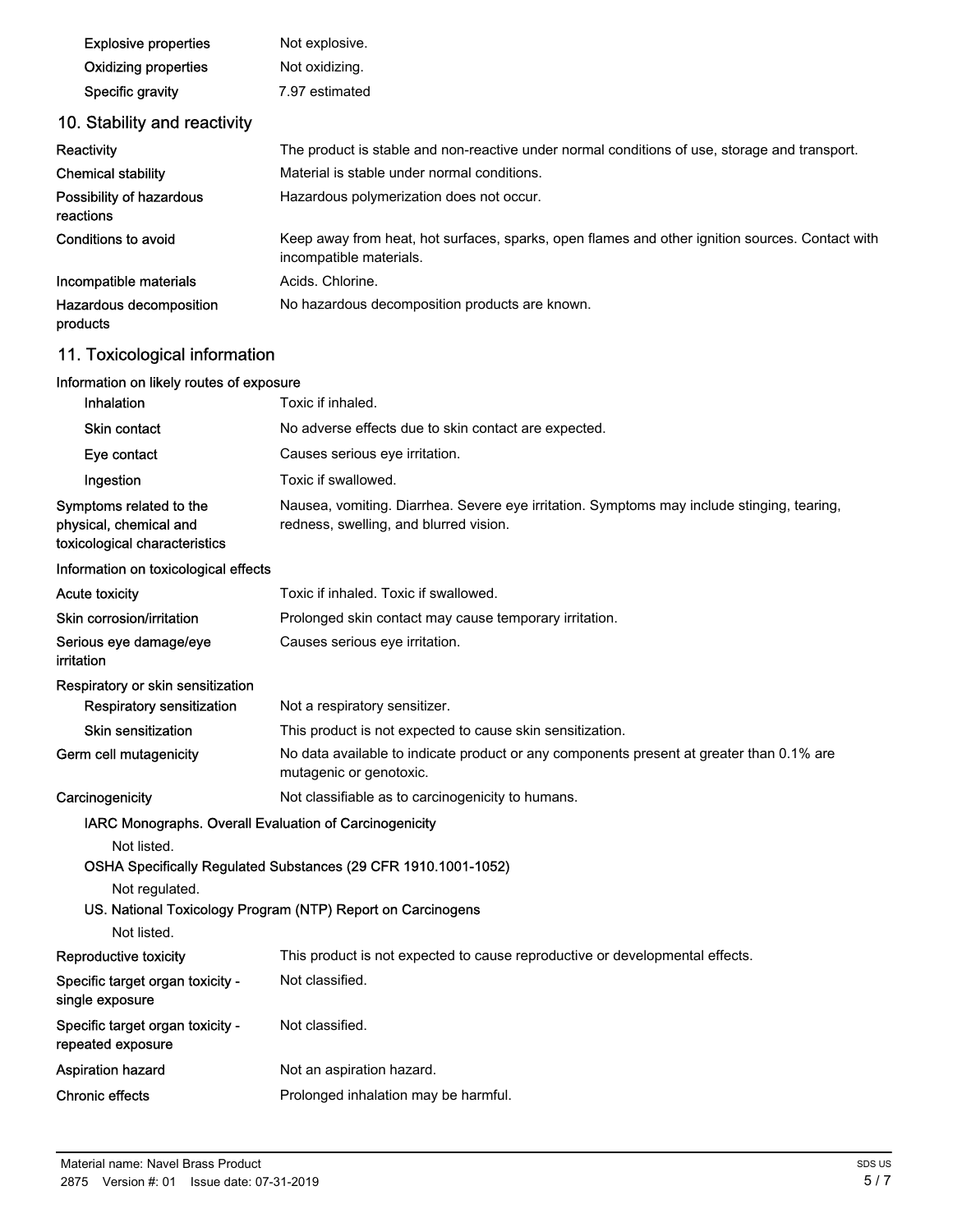# 12. Ecological information

| Ecotoxicity                              |                                                                                                                                                                                            | Very toxic to aquatic life with long lasting effects.                                                                                                                                                                                                                                                                                             |                                 |
|------------------------------------------|--------------------------------------------------------------------------------------------------------------------------------------------------------------------------------------------|---------------------------------------------------------------------------------------------------------------------------------------------------------------------------------------------------------------------------------------------------------------------------------------------------------------------------------------------------|---------------------------------|
| Product                                  |                                                                                                                                                                                            | <b>Species</b>                                                                                                                                                                                                                                                                                                                                    | <b>Test Results</b>             |
| <b>Navel Brass Product</b>               |                                                                                                                                                                                            |                                                                                                                                                                                                                                                                                                                                                   |                                 |
| Aquatic                                  |                                                                                                                                                                                            |                                                                                                                                                                                                                                                                                                                                                   |                                 |
| Crustacea                                | <b>EC50</b>                                                                                                                                                                                | Daphnia                                                                                                                                                                                                                                                                                                                                           | 4.6667 mg/l, 48 hours estimated |
| Fish                                     | <b>LC50</b>                                                                                                                                                                                | Fish                                                                                                                                                                                                                                                                                                                                              | 3.6284 mg/l, 96 hours estimated |
| Components                               |                                                                                                                                                                                            | <b>Species</b>                                                                                                                                                                                                                                                                                                                                    | <b>Test Results</b>             |
| Copper (CAS 7440-50-8)                   |                                                                                                                                                                                            |                                                                                                                                                                                                                                                                                                                                                   |                                 |
| Aquatic                                  |                                                                                                                                                                                            |                                                                                                                                                                                                                                                                                                                                                   |                                 |
| Fish                                     | <b>LC50</b>                                                                                                                                                                                | Western mosquitofish (Gambusia affinis) 0.056 mg/l, 96 hours                                                                                                                                                                                                                                                                                      |                                 |
| Persistence and degradability            | No data is available on the degradability of any ingredients in the mixture.                                                                                                               |                                                                                                                                                                                                                                                                                                                                                   |                                 |
| <b>Bioaccumulative potential</b>         | No data available.                                                                                                                                                                         |                                                                                                                                                                                                                                                                                                                                                   |                                 |
| Mobility in soil                         | No data available.                                                                                                                                                                         |                                                                                                                                                                                                                                                                                                                                                   |                                 |
| Other adverse effects                    | No other adverse environmental effects (e.g. ozone depletion, photochemical ozone creation<br>potential, endocrine disruption, global warming potential) are expected from this component. |                                                                                                                                                                                                                                                                                                                                                   |                                 |
| 13. Disposal considerations              |                                                                                                                                                                                            |                                                                                                                                                                                                                                                                                                                                                   |                                 |
| <b>Disposal instructions</b>             |                                                                                                                                                                                            | Collect and reclaim or dispose in sealed containers at licensed waste disposal site. Do not allow<br>this material to drain into sewers/water supplies. Do not contaminate ponds, waterways or ditches<br>with chemical or used container. Dispose of contents/container in accordance with<br>local/regional/national/international regulations. |                                 |
| Local disposal regulations               | Dispose in accordance with all applicable regulations.                                                                                                                                     |                                                                                                                                                                                                                                                                                                                                                   |                                 |
| Hazardous waste code                     | disposal company.                                                                                                                                                                          | The waste code should be assigned in discussion between the user, the producer and the waste                                                                                                                                                                                                                                                      |                                 |
| Waste from residues / unused<br>products | Disposal instructions).                                                                                                                                                                    | Dispose of in accordance with local regulations. Empty containers or liners may retain some<br>product residues. This material and its container must be disposed of in a safe manner (see:                                                                                                                                                       |                                 |
| Contaminated packaging                   | disposal.                                                                                                                                                                                  | Since emptied containers may retain product residue, follow label warnings even after container is<br>emptied. Empty containers should be taken to an approved waste handling site for recycling or                                                                                                                                               |                                 |

# 14. Transport information

#### DOT

Not regulated as dangerous goods.

#### IATA

Not regulated as dangerous goods.

#### IMDG

Not regulated as dangerous goods.

#### 15. Regulatory information

#### US federal regulations

This product is a "Hazardous Chemical" as defined by the OSHA Hazard Communication Standard, 29 CFR 1910.1200.

#### Toxic Substances Control Act (TSCA)

#### TSCA Section 12(b) Export Notification (40 CFR 707, Subpt. D)

Not regulated.

#### CERCLA Hazardous Substance List (40 CFR 302.4)

| Copper (CAS 7440-50-8) | Listed. |
|------------------------|---------|
| Zinc (CAS 7440-66-6)   | Listed. |